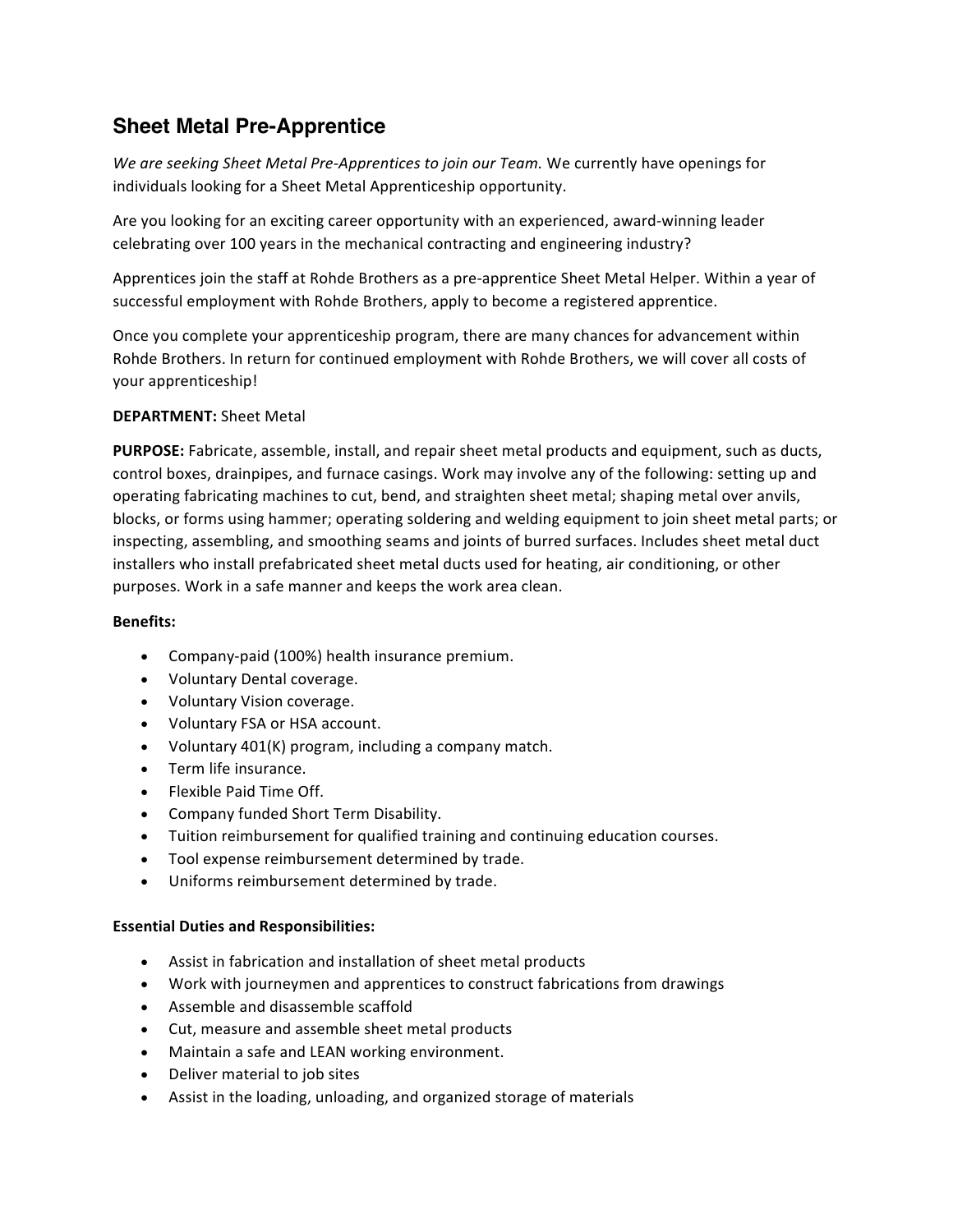• Pre-apprentices will initially be trained in the shop fabrication process but may also work in the field on installations at job sites as well.

# **Qualification/Skills:**

- A motivated individual interested in earning a sheet metal apprenticeship
- Current, valid driver's license with a clean driving record
- Good communication skills.
- Good analytical skills.
- Conscientious and safety-minded attitude
- Strong mechanical aptitude
- Mathematical competence and strong reading comprehension
- Strong work ethic and attendance
- Ability to communicate effectively with customers and co-workers
- Must be able to stay on task and be self-motivated
- Physical ability to climb, crawl, lift heavy items and work in a variety of environments, including indoor/outdoor, hot/cold weather, confined spaces, heights, etc. (any necessary safety training will be provided prior to entering these environments)

## **Education and Experience:**

- High School Diploma or Equivalent
- 18 Years old or older
- Current Valid Driver's License and Insurable Driver

# **Physical/Environmental/Work Requirements:**

- Must be able to: Stand or walk for long periods of time during the regular workday; use arms and hands to reach for, handle and manipulate objects; lift and carry materials weighing 50 to 100 pounds; climb up and down ladders, work at high heights, scaffolds and other climbing devices; operate or work around power tools; carry tools and equipment; work while in stooped, kneeling, crouched, and crawling positions; be able to see naturally or with correction, to safely perform designated tasks.
- Must be able to: Perform assigned tasks in a plant environment. Environmental conditions may include areas where toxic or caustics chemicals or fumes are in use or being stored.

# Will be required to perform other duties as requested, directed or assigned.

Job Type: Full-time Experience: Hand Tools: 1 year (Preferred) Education: High school or equivalent (Required) Work Location: On the road

## Benefits:

• Health insurance